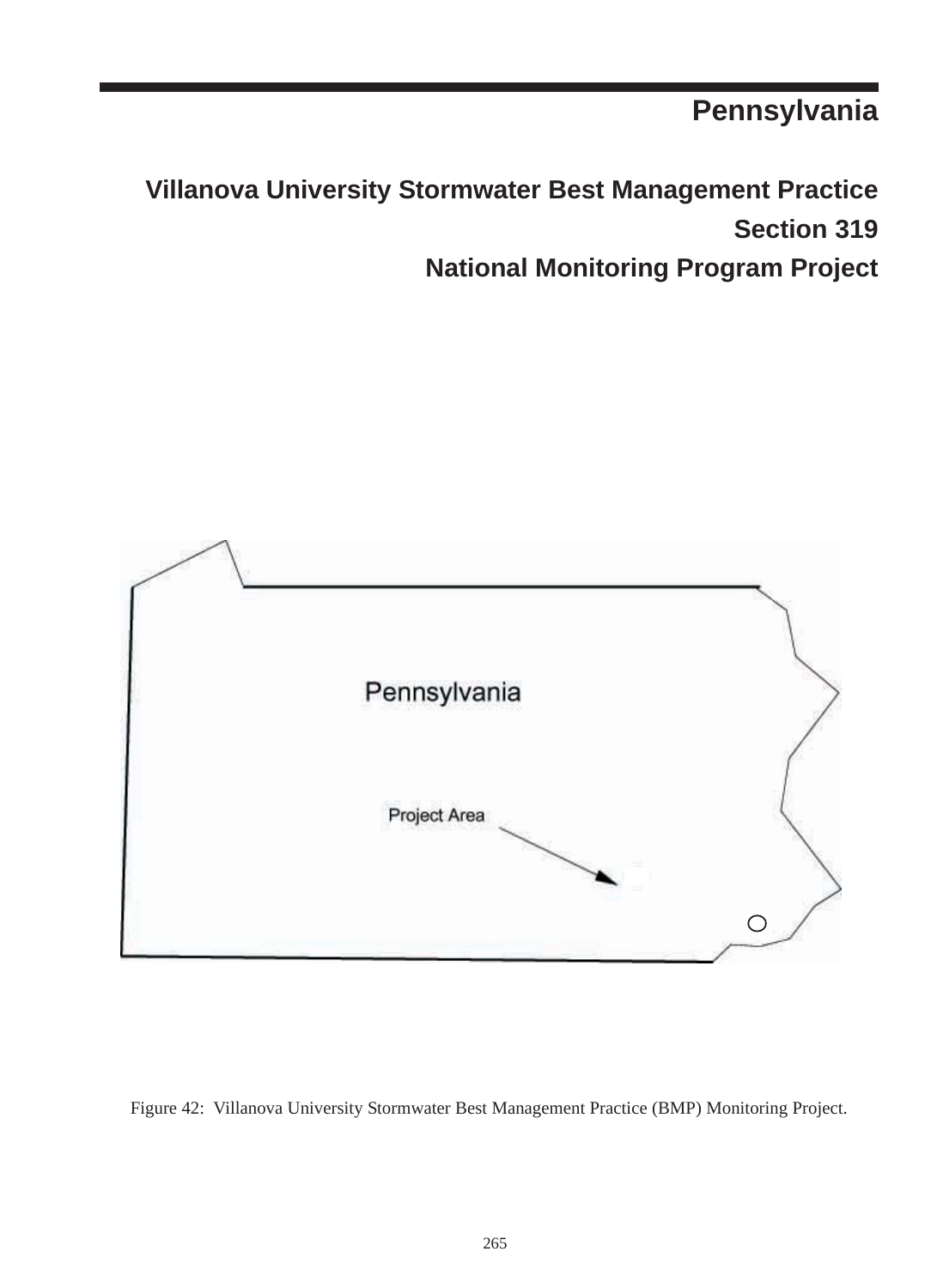

Figure 43. Example Infiltration Monitoring Setup



Figure 44. Example Stormwater Wetland Monitoring Setup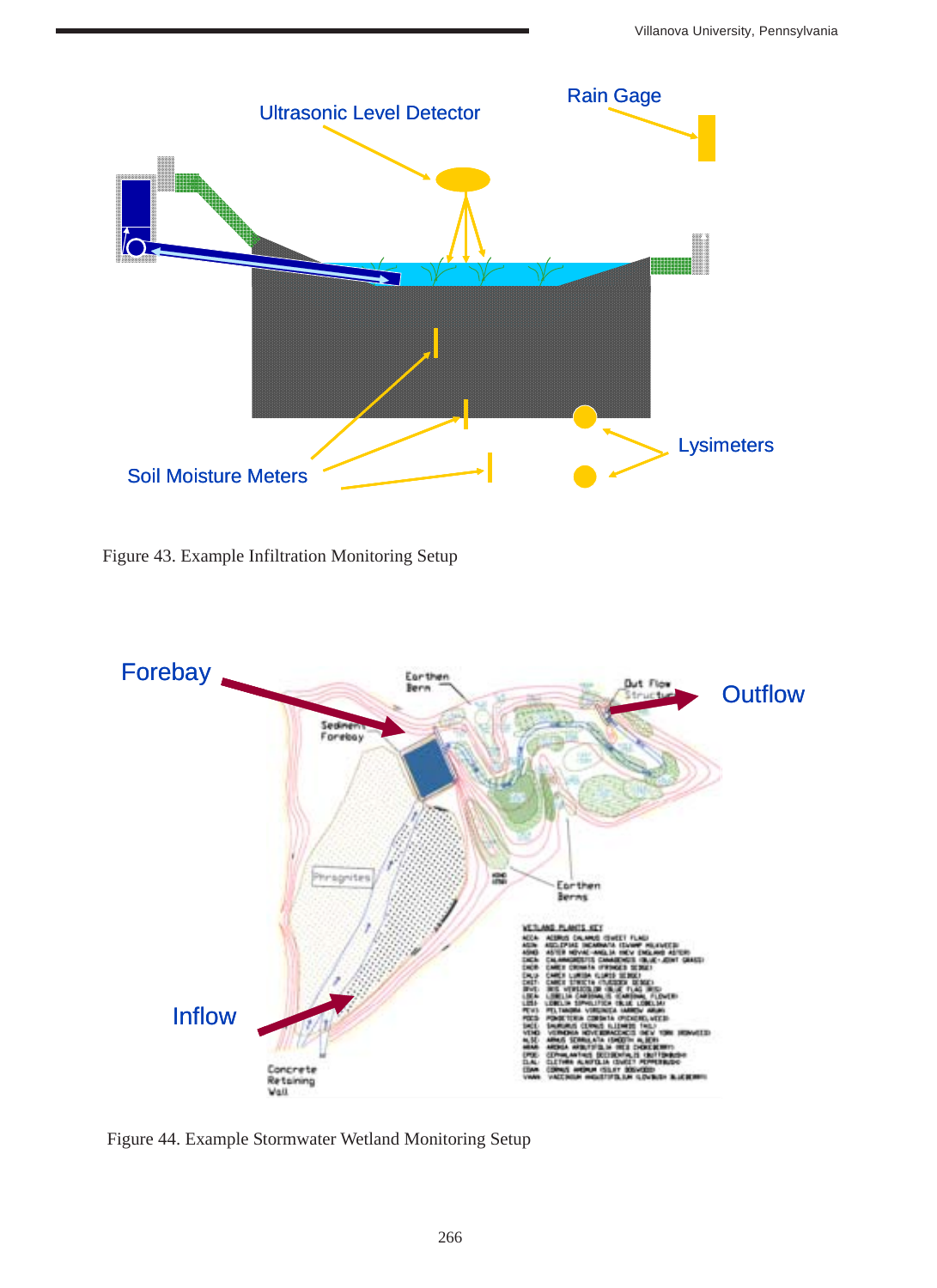

Figure 45 - Porous Concrete - Cross section of instrumentation (Kwiatkowski 2003)

## **PROJECT OVERVIEW**

The goals of the the EPA National Monitoring Program and the Villanova University Stormwater Best Management Practice Park Research and Demonstration Park are (NCSU 2000):

1)To scientifically evaluate the effectiveness of watershed technologies designed to control nonpoint source pollution; and

2)To improve our understanding of nonpoint source pollution.

By monitoring wet weather flows and pollution entering and exiting four stormwater Best Management Practices (BMP) in both storm and baseflow conditions, the effectiveness of these technologies can be measured and evaluated. Indirect results will provide data that can be used for research on nonpoint source pollution modeling and TMDL development.

During the last decade there has been a rapidly increasing interest in the use of BMPs to treat various forms of water pollution including runoff and peak flows. Recognizing the need for research and public education, Villanova has created a Stormwater BMP Research and Demonstration Park on campus. To date, four BMP devices have been constructed including a Stormwater Wetlands, a Bio-Infiltration Traffic Island, a Porous Concrete Infiltration area, and an Infiltration Trench.

Monitoring of smaller urban devices is extremely complex, and involves both flow and quality parameters. Based upon the first year monitoring, we have solidified our monitoring scheme to insure that the sampling is capturing the flow and quality parameters required to categorize both the inflow and outflow of each BMP. We have also invested in upgrades of the laboratory equipment to increase the measurement range sensitivity, and to counteract laboratory challenges encountered with chlorides found on all sites. Data on has been submitted to the EPA / ASCE Stormwater BMP Database.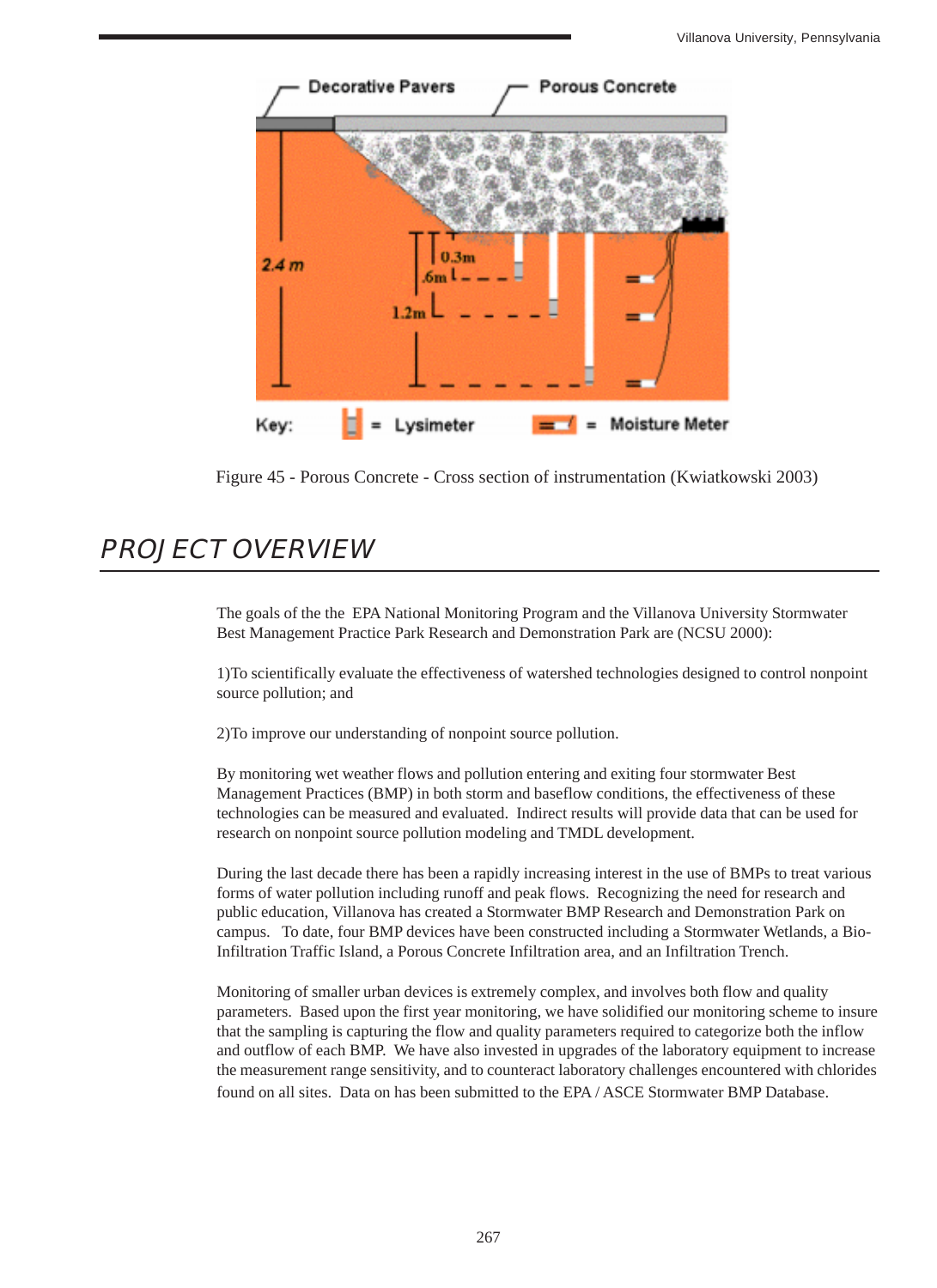# **PROJECT BACKGROUND**

### **Project Area**

As of August 2004, a stormwater wetland, an infiltration traffic island, a porous concrete facility, and an infiltration trench have been constructed and are under study. The stormwater wetland was not included in the NMP due to lack of research funding, but is scheduled to be included in Spring 2005. Funding for developing the BMP park concept, as well as for construction of the BMPs was provided by PaDEP through Section 319 Nonpoint Source Pollution Program and the Growing Greener initiative.

**Stormwater Wetland** – (319 Grant, 1998 – concluded) An existing stormwater detention basin on Villanova University property has been converted into an extended detention Stormwater Wetland BMP (Center for Watershed Protection, 1996) using the design concepts presented in the Pennsylvania Handbook of Best Management Practices for Developing Areas (PACD, 1998). Educational signage has been installed to enhance the learning experience, and a website has been created to facilitate technology transfer. The project has been published in EPA 319 Success Stories Part III (EPA, 2002a). Some limited



unfunded flow studies have been made at this site, and exploratory water quality work is underway through the Villanova Urban Stormwater Partnership (VUSP). With the awarding of a Coastal Zone Grant, this site is scheduled to be included in the NMP in spring 2005.

**Bioinfiltration Traffic Island**. – (Growing Greener Grant, 2001 – concluded) A traffic island was retrofitted creating a Bioinfiltration BMP during summer 2001. The facility provides for infiltration of the initial first flush. Educational signage has been installed to enhance the learning experience, and a website has been created to facilitate technology transfer. A recent thesis estimates that annually over 8 inches of water is infiltrated by this site.

**Porous Concrete Demonstration Site** – (319 Grant, 2002 – concluded) The 319 grant was to create a porous concrete infiltration facility in an existing central paved area on the Villanova University campus. The porous concrete site was built in 2002, but the initial concrete pour failed. This surface was replaced in the summer of 2003, but again some material problems have reemerged. Similar to the concept of the Bioinfiltration Traffic Island, runoff from the site and surrounding buildings are captured and infiltrated, decreasing the flows and pollution to a high priority stream segment on the 303(d) list. The site has a much higher capacity then the Bioinfiltration Traffic Island as it overlies a



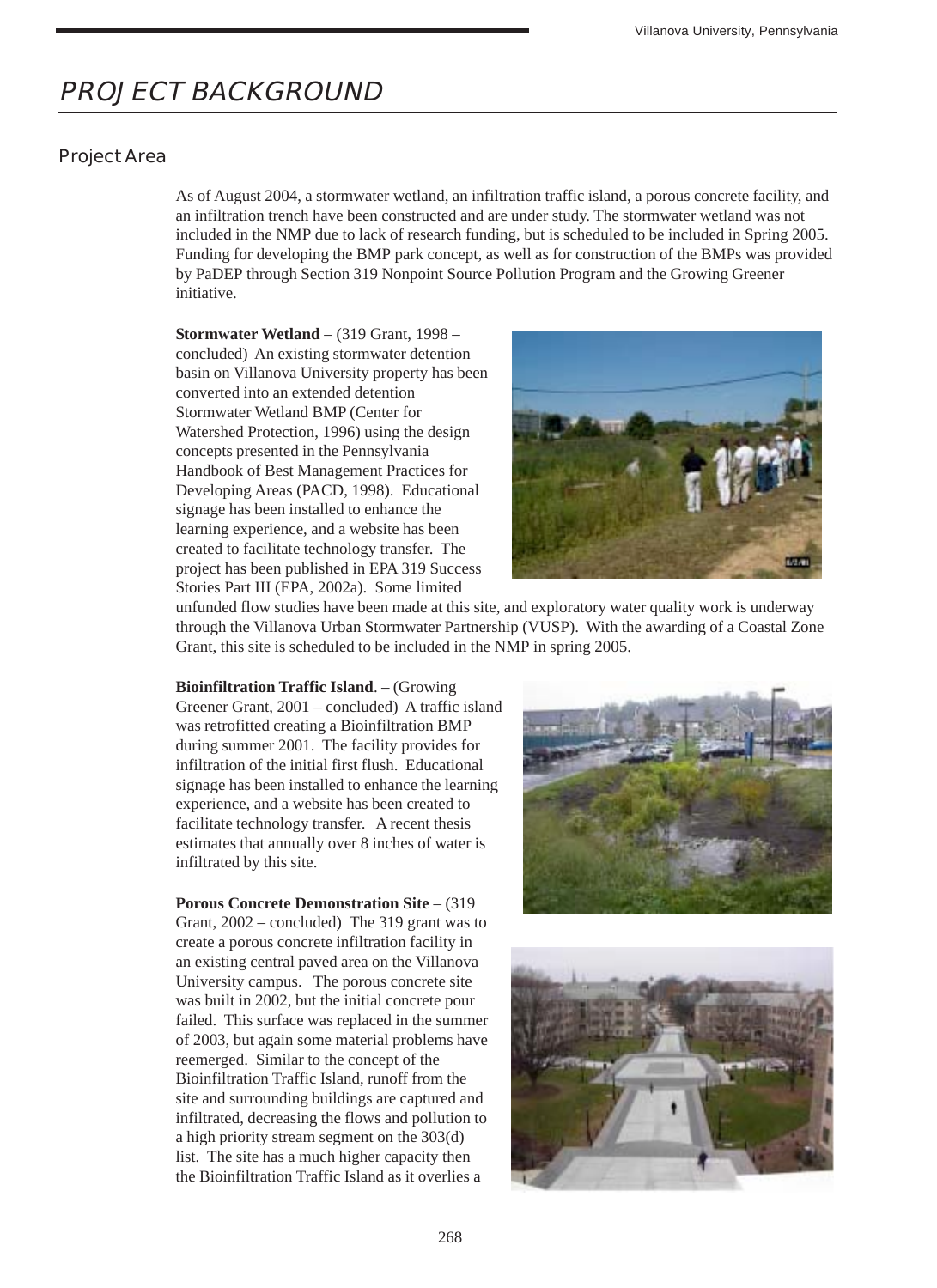large rock holding bed. Educational signage has been installed to enhance the learning experience, and a website has been created to facilitate technology transfer.

**Infiltration Trench** (319 Grant – Constructed August 2004). The project is designed to capture runoff from an elevated parking deck and then infiltrate it through a rock bed into the ground. The project presents some unique possibilities. As the water is piped through storm drains to the site, filtration devices can be used and tested at this site. It is the only site available with a 100% impervious drainage area. Constructed in August of 2004, this structure is being monitored and is under initial testing. Monitoring for the NMP will begin as of 1 October 2004, with educational signage and a website soon to follow.



Featured websites on these projects can be viewed through the below link:

http://www.villanova.edu/VUSP

#### **Project Area**

| Stormwater Wetland             | Watershed $-16.6$ hectares  |
|--------------------------------|-----------------------------|
| Bioinfiltration Traffic Island | Watershed $-$ 0.53 hectares |
| Porous Concrete                | Watershed $-$ 0.52 hectares |
| Infiltration Trench            | Watershed $-$ 0.16 hectares |

#### **Relevant Hydrologic, Geologic, and Meteorologic Factors**

All BMPs are in the Philadelphia region. Rainfall is approximately 1.14 centimeters per year, with about 50% of the total volume falling in storms less then 2.5 cm. The soils are underlain by undisturbed sandy silt.

#### **Land Use**

*Stormwater Wetland* - The watershed includes large parking lots, university buildings and dormitories, roadways and train tracks. It is approximately 40% impervious.

*Bioinfiltration Traffic Island* - The watershed includes a student parking lot, roadway and lawn areas. It is approximately 50% impervious.

*Porous Concrete* - The watershed includes grassy surfaces, standard concrete/asphalt, and roof surfaces. It is approximately 64% impervious.

*Infiltration Trench* - The watershed consists of an elevated parking deck. It is 100% impervious.

### **Water Resources of Concern**

All sites are built to mitigate the effects of urban stormwater runoff on the area streams and groundwater. This includes water quality, baseflow recharge, and stream bank protection. The Bioinfiltration Traffic Island is at the headwaters of the Darby Creek Watershed, while the other three sites are in the headwaters of Mill Creek, which eventually reaches the Schuylkill River.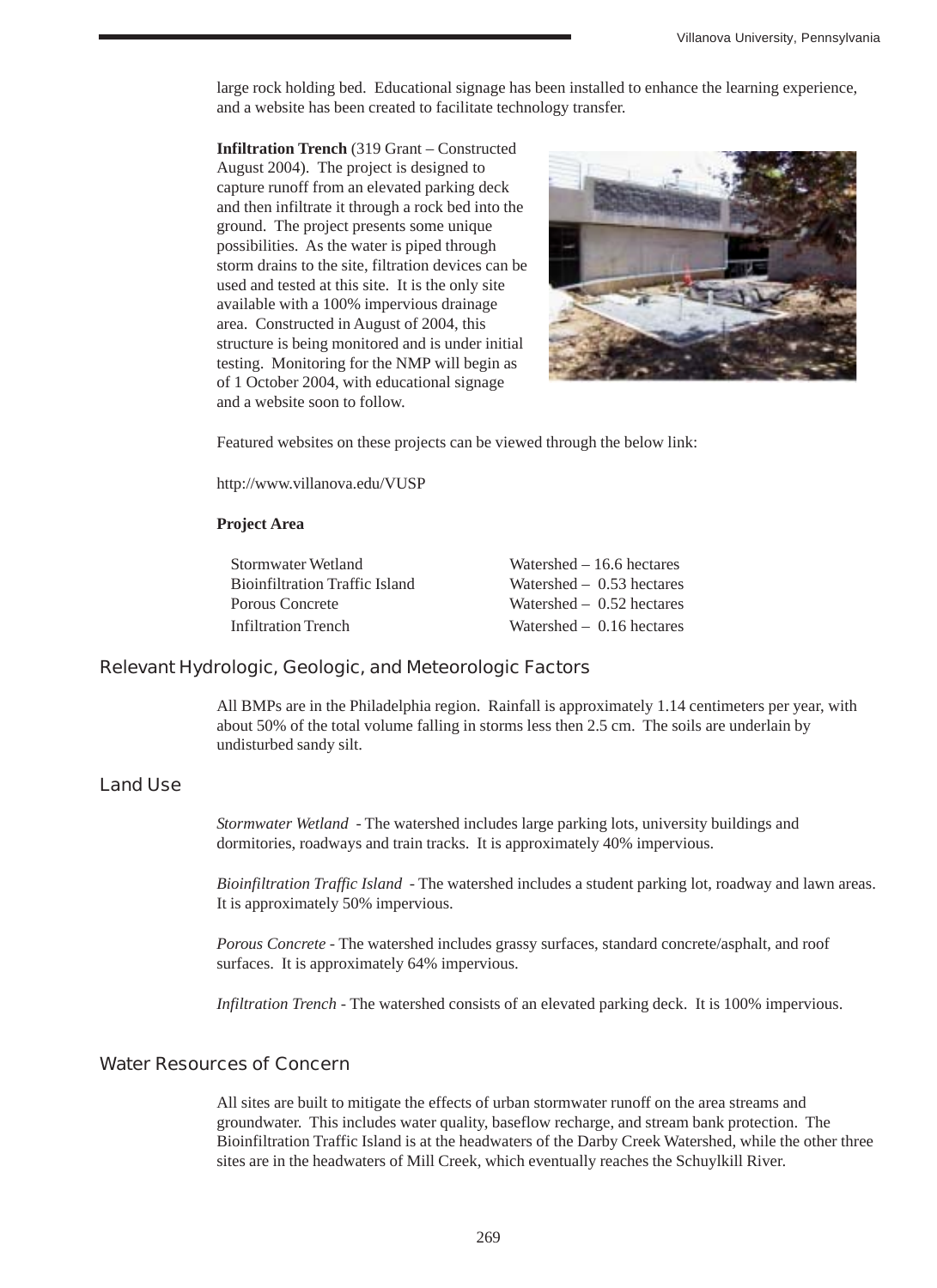### **Water Uses and Impairments**

Both Darby and Mill Creeks are degraded and listed on the 303d list, with urban runoff listed as the cause. Note that urban runoff is rated as the Nation's third highest leading source of water pollution (EPA, 1998 and 2002b). The EPA Region III website lists stormwater as the second highest cause of stream impairment as measured by river miles.

### **Pollutant Sources**

Unlike many types of polluted water, stormwater typically is characterized by rapidly changing and widely fluctuating flows; in some instances high flow periods are accompanied by high concentrations of pollutants, leading to exceptionally elevated short-term loads to receiving waters. In addition to suspended solids, nitrogen and phosphorus, stormwater runoff may contain elevated concentrations of lead and zinc, which also have the potential to affect receiving waters adversely.

### **Pre-Project Water Quality**

For this project, inflow to the stormwater BMP sites is treated as the pre-project water quality.

### **Water Quality Objectives**

As stated earlier, all projects are developed to mitigate the effects of urban runoff. The three infiltration projects (bioinfiltration traffic circle, porous concrete, infiltration trench) are designed to remove the first flush and infiltrate it into the ground, thus recharging baseflow and treating the first flush, as well as reducing volumes and peak flows. The Stormwater Wetland is designed to treat the water quality and to reduce the erosive peak flows.

### **Project Time Frame**

The project time frame is to monitor all sites for six to ten years. Initial monitoring for water quality and quantity for the Porous Concrete and Bioinfiltration traffic island commenced 1 Oct 2003. During this first year of monitoring, it was discovered that sampling from the traffic island bowl and the porous concrete rock bed did not adequately represent the inflow conditions of the Best Management Practices. It was also discovered that unexpected extremely large levels of chloride reduced the minimum detection level of the laboratory instruments for dissolved nutrients. To address these issues, additional sampling locations were added to both sites, and additional laboratory HPLC instrumentation was purchased. The QAPP plan is under revision to reflect these changes. To separate these sampling periods and to protect the integrity of the data analysis this period is termed the "Initial Monitoring Period." Note that as all the original sampling locations are continued, the data collected during this first year will be used in analysis.

# **PROJECT DESIGN**

## **Nonpoint Source Control Strategy**

The control strategy is to assess flow volumes, rates and pollutant loads for wet weather flows entering and exiting the BMPs. This concept is parallel to the Paired Watershed Study Design (Clausen, 1993) except instead of studying two separate sites, the inflow and outflow of individual BMPs are examined.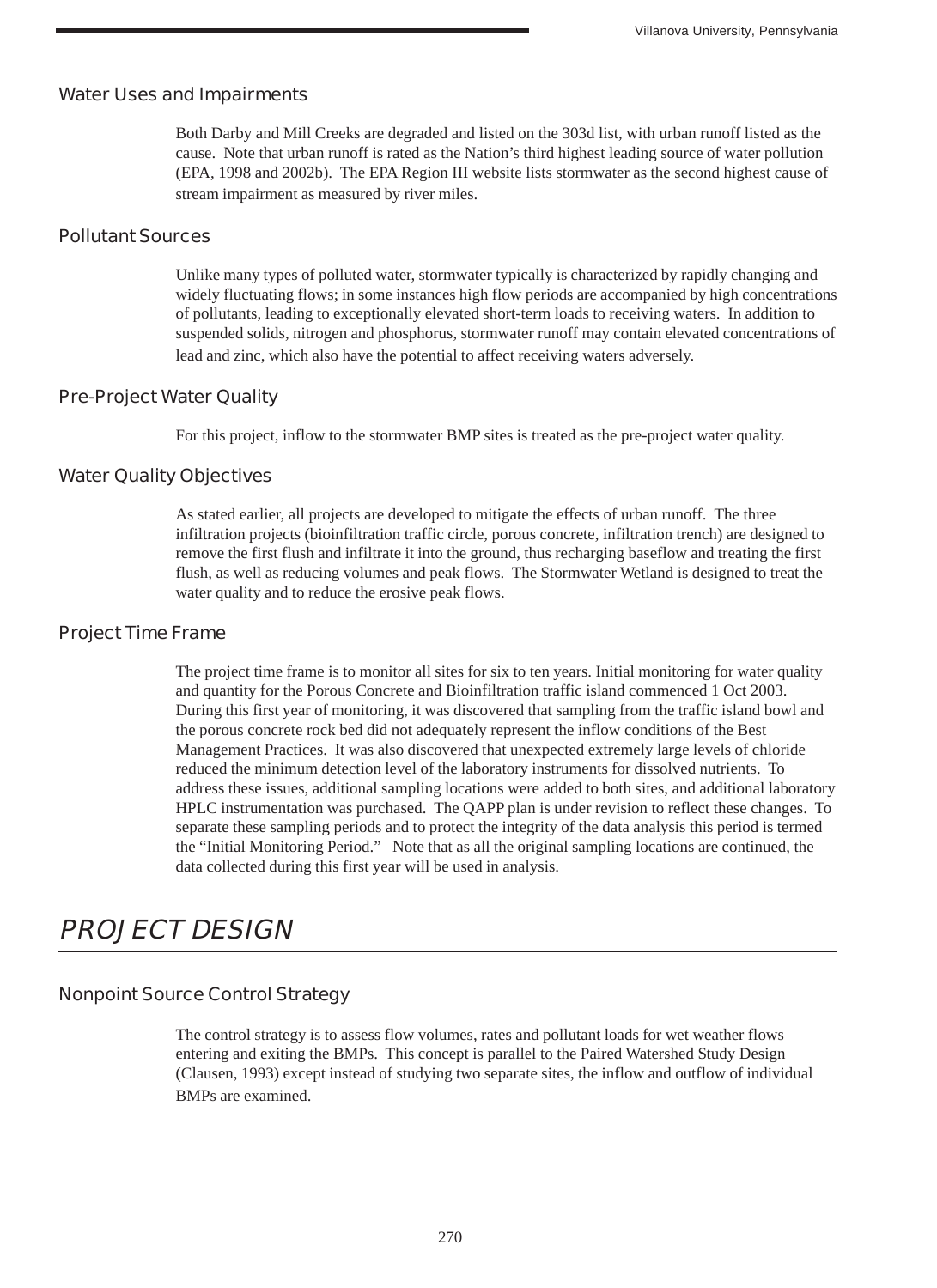## **Project Schedule**

| <b>Project Schedule</b>                     |                                                                   |                                                     |                                                             |
|---------------------------------------------|-------------------------------------------------------------------|-----------------------------------------------------|-------------------------------------------------------------|
| <b>Site</b>                                 | <b>Status</b>                                                     | <b>Initial</b><br><b>Monitoring</b><br><b>Phase</b> | <b>Notes</b>                                                |
| Bio-Infiltration<br>Traffic Island          | Monitoring Underway<br>10/01/04-09/30/10                          | 10/01/03-09/30/04                                   | Added first flush samplers<br>Added bowl lysimeter          |
| Porous Concrete<br><b>Infiltration Site</b> | Monitoring Underway<br>10/01/04-09/30/10                          | 10/01/03-09/30/04                                   | Added first flush samplers<br>Added gutter flow<br>samplers |
| <b>Infiltration Trench</b>                  | 12/01/04-09/30/10                                                 | 09/01/04-12/01/04                                   | Construction complete<br>Aug. 2004                          |
| Stormwater<br>Wetland                       | <b>Baseflow Monitoring</b><br>Underway<br>06/01/04-09/30/10       | Complete                                            | Need modifications to<br>pressure transducers               |
|                                             | Wet Weather Flow<br><b>Awaiting Contract</b><br>02/01/05-09/30/10 | Complete                                            | Scheduled to be added to<br>the NMP Spring 2005             |

### **Water Quality Monitoring**

#### **Variables Measured**

pH

Dissolved Oxygen (Wetland only - probe) Temperature (Wetland only - probe) Fecal Coliform (Wetland only) Turbidity (Wetland only) Conductivity Total Suspended Solids (surface samples) Dissolved Solids (depending on volume collected) Chlorides Nutrients - N, P (Dissolved - Various Forms) Metals - Various (Dissolved - Various Forms)

#### **Sampling / Flow Monitoring Scheme**

**Infiltration Sites** – Each site has rain gages, water sampling devices, and flow or level recorders as appropriate. Flow leaving the site is split into infiltration and overflow for large storm events. As sampling is conducted from the vadose zone, soil lysimeters will be used to collect water samples under the beds (treated as a composite sample). Note that only dissolved fractions are collected from the vadose zone samples and that the sample size is limited, occasionally limiting the number of tests performed.

*Bioinfiltration Traffic Island* – A level detector is used to measure the rate of infiltration from the surface bowl, and outflow is measured using a weir in the culvert leaving the site. Soil moisture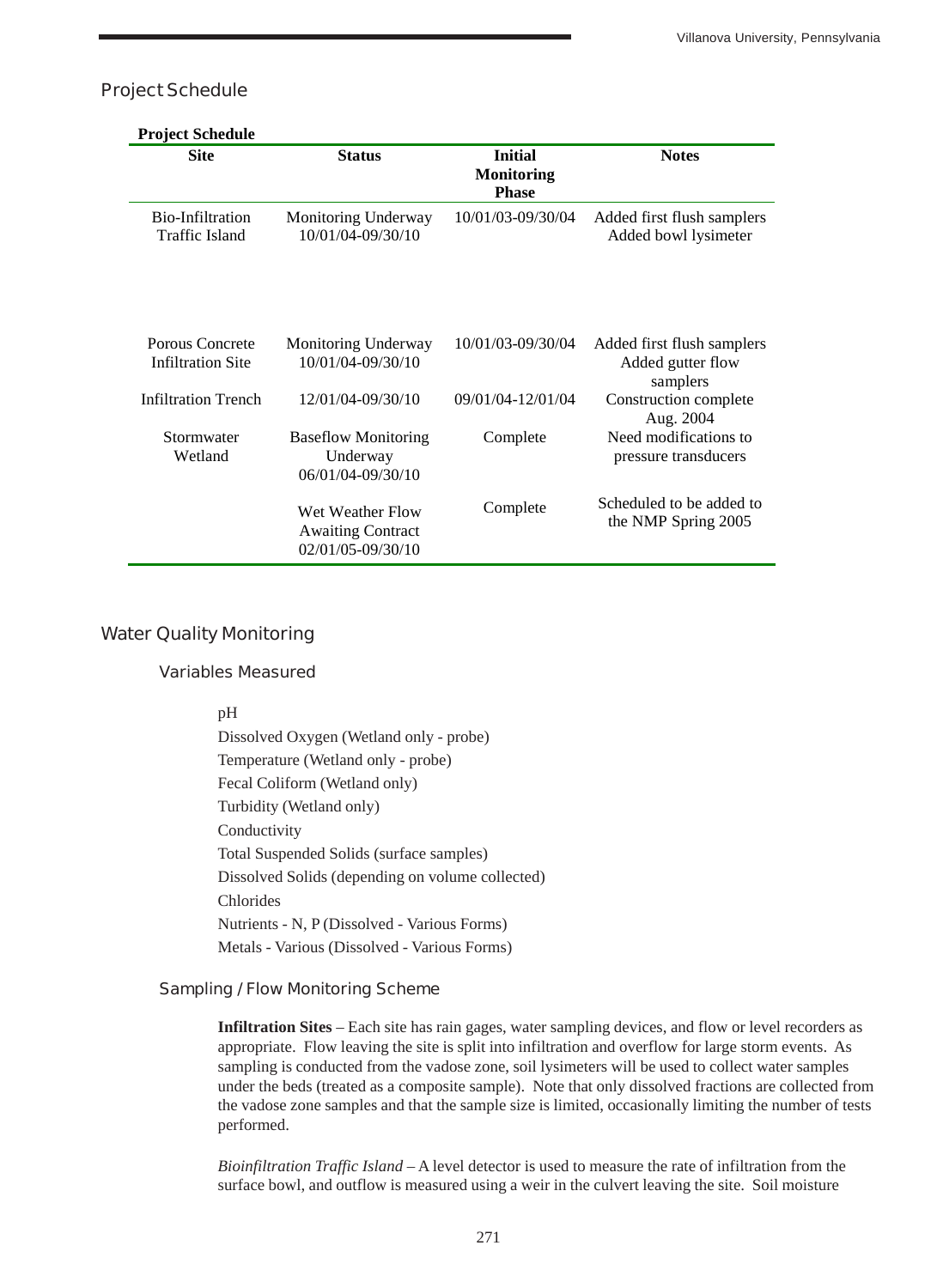meters and lysimeters have been placed under the bed. For the past year, inflow water samples for quality analysis were taken from the water bowl above the bed. As considerable removal in the stone beds leading to this BMP has been observed, "first flush" flow samplers have been installed to better represent the inflows to the site. These devices are installed to capture water samples where the runoff enters the site through curb cuts. Ground water quality (outflow) is measured using lysimeters located at the bottom of the made soil (multiple depths and locations). Surface water outflow (only large storms) grab samples are taken from the bowl.

*Porous Concrete Demonstration Site* – Inflow water quality is measured using first flush and gutter composite samples. Two sets of six soil moisture meters and lysimeters are placed both under and adjacent to the bed at two locations. These are used to determine the outflow groundwater quality and quantity. Overflow outflow (large storms only) from the site is measured at a weir in the culvert leaving the site. Composite water samples for quality measurement of the surface water overflows are taken through a port in the rock bed.

*Infiltration Trench* – As the site is unique in categorizing the nonpoint pollutant contribution of a paved area, this site is treated differently. A rain gage is on site, and runoff inflow is measured using a pressure transducer and V-notch weir. An automated sampler will be used to take samples to measure the inflow water quality at the V notch weir. Pressure transducers and soil lysimeters will be used to evaluate the depth within the rock bed, volume of infiltration (outflow), and and pollutant loadings (Outflow). Again, as the overflow outflows are essentially untreated, the outflow surface water quality is considered the same as the inflow. Note that this site has just been constructed (August 2004).

**Stormwater Wetlands** – Both wet weather and baseflow events are included. As the great majority of the inflow is piped to the wetlands through culverts, flow is measured using Sigma Corporation 950AV flowmeters. These units measure both velocity and level within the culvert at the inflow and outflow of the BMP (five minute intervals). A rain gage is connected to the flow meter to record the intensity and pattern of the storm. To measure quality, multiple discrete samples are taken during the storm events using automated samplers. Samples are taken at the inflow, the sediment forebay, and the outlet. Probes connected to the flowmeters continuously measure dissolved oxygen, pH, temperature and conductivity. Additional bimonthly baseflow samples are analyzed for fecal coliform. This site was not part of the NMP program for 2004 but is scheduled to be added through funding from the Coastal Zone Program by 1 Jan 2005.

### **Modifications Since Project Start**

As stated above, "First Flush" samplers have been added to the Bioinfiltration Traffic Island and Porous Concrete site. In addition, a gutter flow collection device has been added to the Porous Concrete site. The use of HPLC and graphite furnace capabilities has been added to increase test sensitivity for the second year. The QAPP plan is under revision to reflect these changes.

## **DATA MANAGEMENT AND ANALYSIS**

Data from the tests have been entered into the ASCE / EPA Stormwater BMP database and are the focus of numerous theses available through the VUSP website. Three journal articles are in progress.

#### **Flow Examples**

Bioinfiltration Traffic Island - This storm occurred March 20, 2003, with a rainfall of 1.84 in., runoff of 0.90 in., and an observed outflow of 0.48 in. The first graph represents increments of rainfall, and the lower lines are the depth of water in the infiltration bed. The blue line is the measured depth while the red line was developed using HEC-HMS a corps of engineers hydrologic computer model. The straight black signifies the depth where overflow occurs.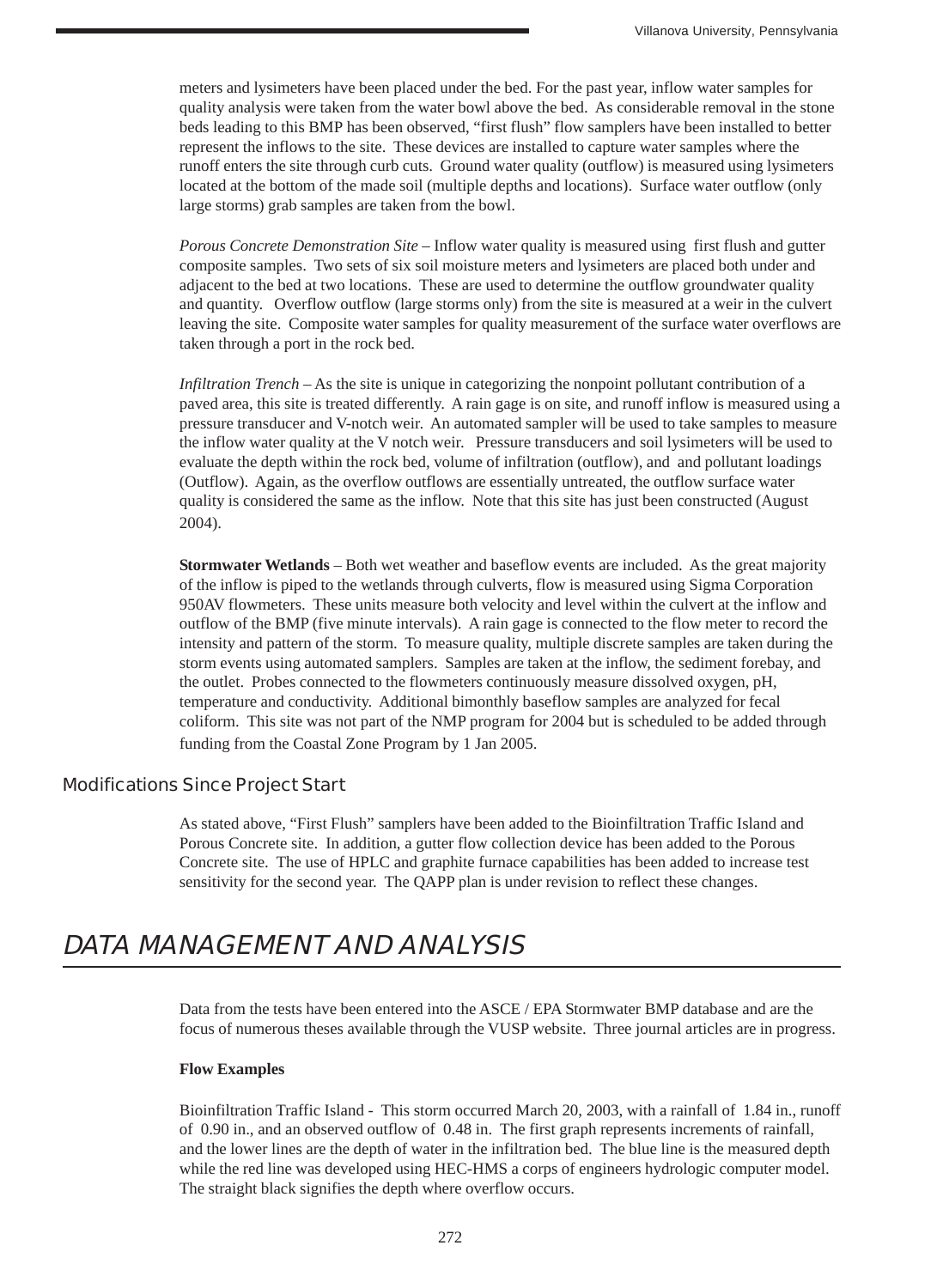Porous Concrete – This storm occurred September 19, 2003 and was approximately 1.3 in. of rainfall. Again the first plot shows increment of rainfall. The graph below shows the depth within the rock bed. Note that no outflow to the surface waters occurred.

Infiltration Trench – This storm occurred July 7, 2004 and was approximately 0.42 in. of rainfall. The third graph shows the depth within the rock bed and the depth over the V-notch weir that has not as of yet been calibrated. Note that no outflow to the surface waters occurred during this storm.



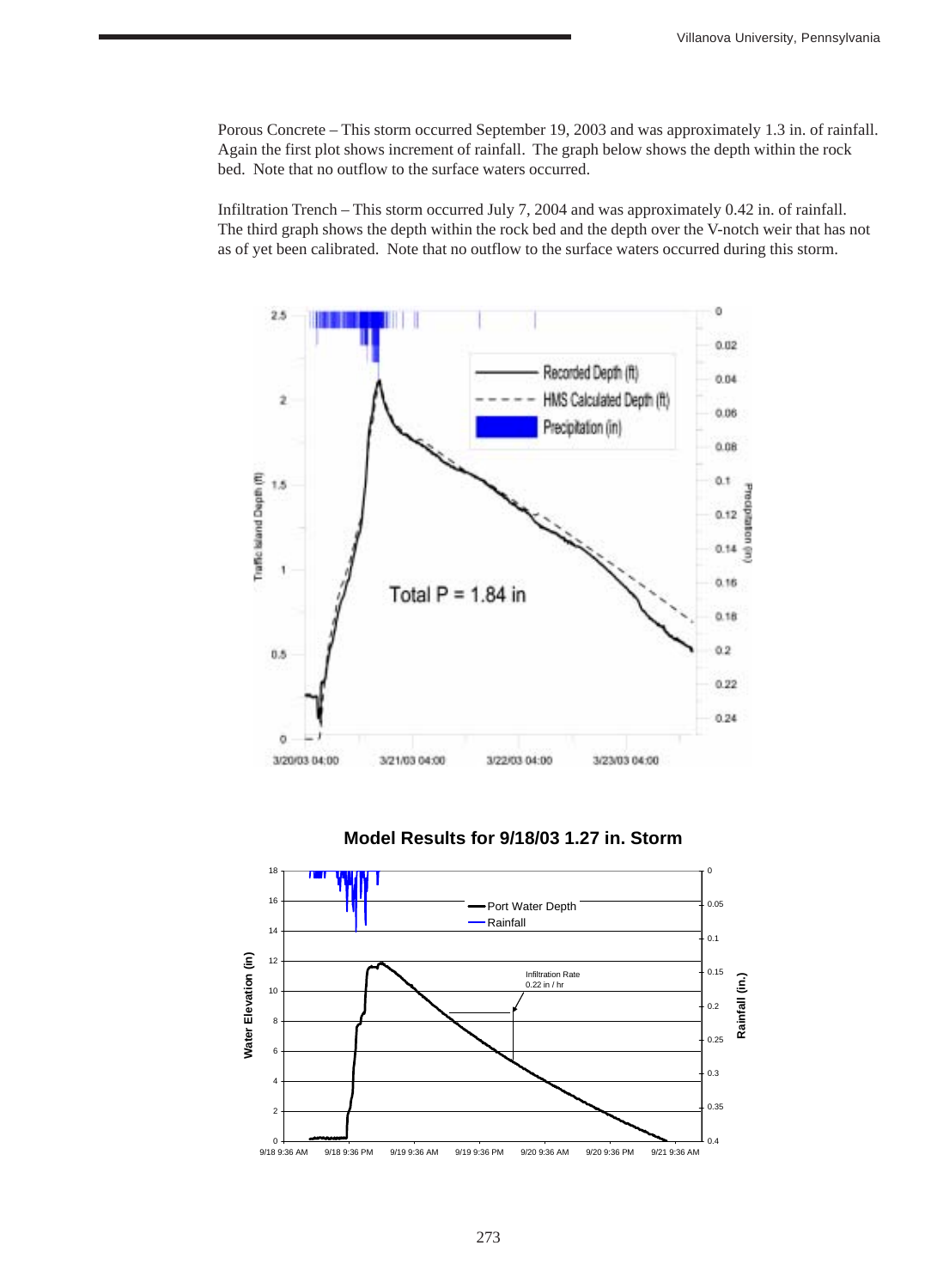

The graph below shows the measured recession limb infiltration rates by date.



## **Preliminary Water Quality Findings To Date**

The data presented is from the initial monitoring period and has been used to validate monitoring procedures and laboratory work. Note that the sampling procedures have been revised based upon site observations and these results, so they will be reclassified in future reports. Also, the data have been simplified. For example, the lysimeters at 4 and 8 foot of depth have been combined to represent the groundwater outflow of the Porous Concrete BMP. This data has been presented to show the scope of the project, and as the inflow sampling locations have changed, it is not appropriate to make conclusions based on this data.

The following charts represent chloride concentration versus time for the Porous Concrete site. Note the Stations labeled A are outside the bed, and that B11, B12, and B13 are progressively deeper under the rock storage bed.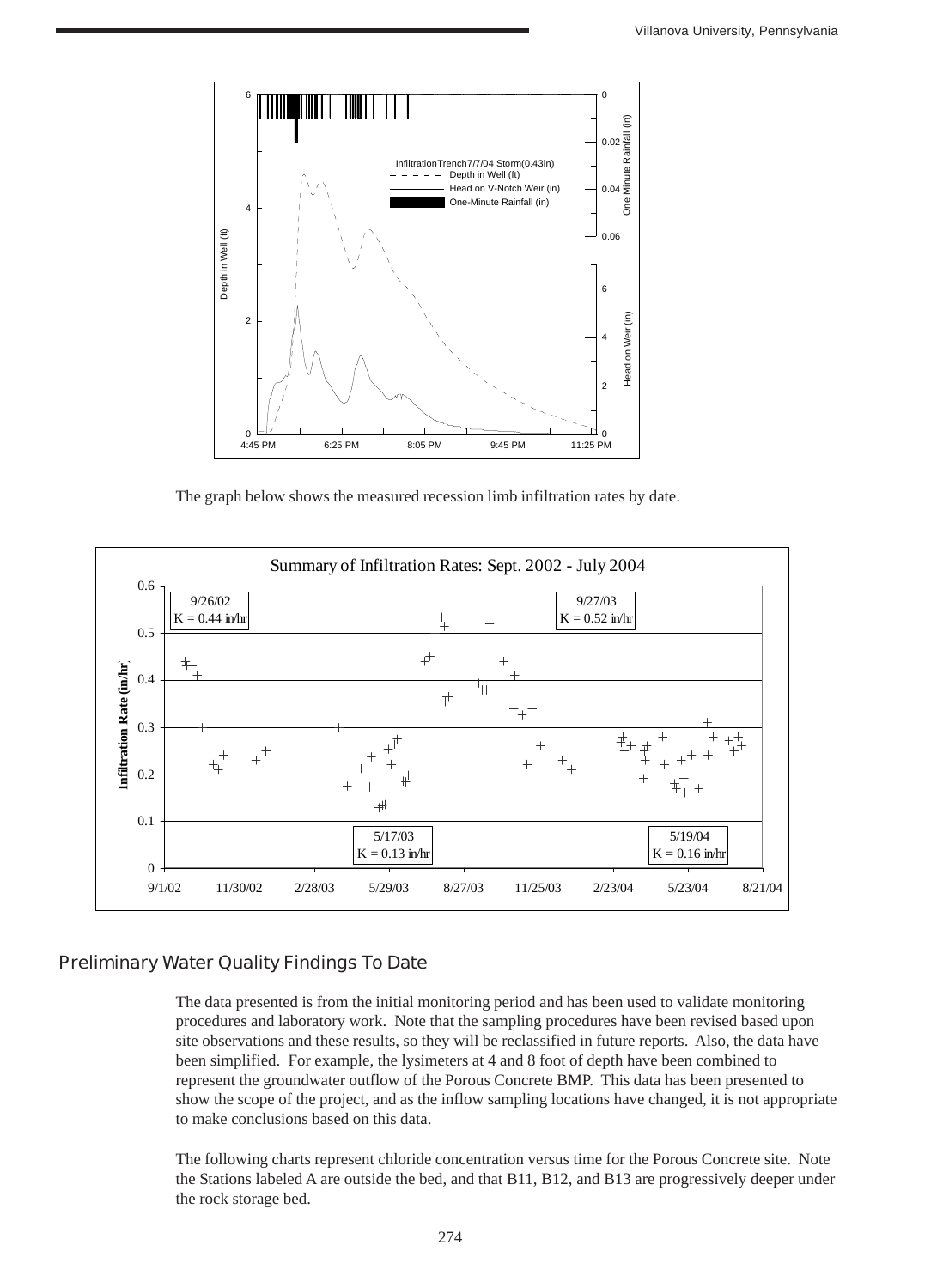#### **STATION TYPE: Inflow**

Bio-infiltration BMP inflow locations: basin pond water, curb-cut flow. Note that in the future only the curb cut flow will be presented, and the other samples will be reclassified as within the bowl.

|                                 | <b>Bio-infiltration BMP</b>    |             |               |            |
|---------------------------------|--------------------------------|-------------|---------------|------------|
| <b>Parameter Name</b>           | Date: October 2003 - June 2004 |             |               |            |
|                                 | <b>HIGH</b>                    | <b>MEAN</b> | <b>MEDIAN</b> | <b>LOW</b> |
| NITROGEN, TOTAL AS N (MG/L)     | 2.6                            | 0.88        | 0.9           | 0          |
| PHOSPHORUS, TOTAL AS PO4 (MG/L) | 1.55                           | 0.57        | 0.45          | 0.04       |
| COPPER, TOTAL (MG/L)            | 0.04                           | 0.01        | 0.01          | 0          |
| CHLORIDE, TOTAL (MG/L)          | 747.50                         | 72.94       | 3.60          | 0.19       |
| NITRITE, AS NO2 (MG/L)          | $<$ MDL                        | $<$ MDL     | $<$ MDL       | $<$ MDL    |
| NITRATE, AS NO3 (MG/L)          | 3.78                           | 1.65        | 2.31          | $<$ MDL    |
| PHOSPHATE, AS PO4 (MG/L)        | $<$ MDL                        | $<$ MDL     | $<$ MDL       | $<$ MDL    |
| TOTAL SUSPENDED SOLIDS (MG/L)   | 95.0                           | 8.4         | 5.2           | 0.0        |
| TOTAL DISSOLVED SOLIDS (MG/L)   | 1201.3                         | 137.1       | 51.9          | 0.0        |
| CONDUCTIVITY (uS/cm)            | 2476                           | 233         | 51            | 11         |

#### **STATION TYPE: Outflow - Groundwater**

Bio-infiltration outflow locations: inflitrated water sampled with lysimeter.

|                                 |                                | <b>Bio-infiltration BMP</b> |               |           |
|---------------------------------|--------------------------------|-----------------------------|---------------|-----------|
| <b>Parameter Name</b>           | Date: October 2003 - June 2004 |                             |               |           |
|                                 | <b>HIGH</b>                    | <b>MEAN</b>                 | <b>MEDIAN</b> | LOW       |
| NITROGEN, TOTAL AS N (MG/L)     | 4                              | 1.26                        | 1.00          | 0.10      |
| PHOSPHORUS, TOTAL AS PO4 (MG/L) | 1.23                           | 0.56                        | 0.6           | 0         |
| COPPER, TOTAL (MG/L)            | 0.17                           | 0.080                       | 0.080         | 0.000     |
| CHLORIDE, TOTAL (MG/L)          | 1619.5                         | 130.5                       | 19.6          | 2.3       |
| NITRITE, AS NO2 (MG/L)          | $<$ MDL                        | $<$ MDL                     | $<$ MDL       | $<$ MDL   |
| NITRATE, AS NO3 (MG/L)          | 3                              | 0.69275                     | 0.28          | $<$ MDL   |
| PHOSPHATE, AS PO4 (MG/L)        | $<$ MDL                        | $<$ MDL                     | $<$ MDL       | $<$ MDL   |
| TOTAL SUSPENDED SOLIDS (MG/L)   | <b>NA</b>                      | <b>NA</b>                   | ΝA            | <b>NA</b> |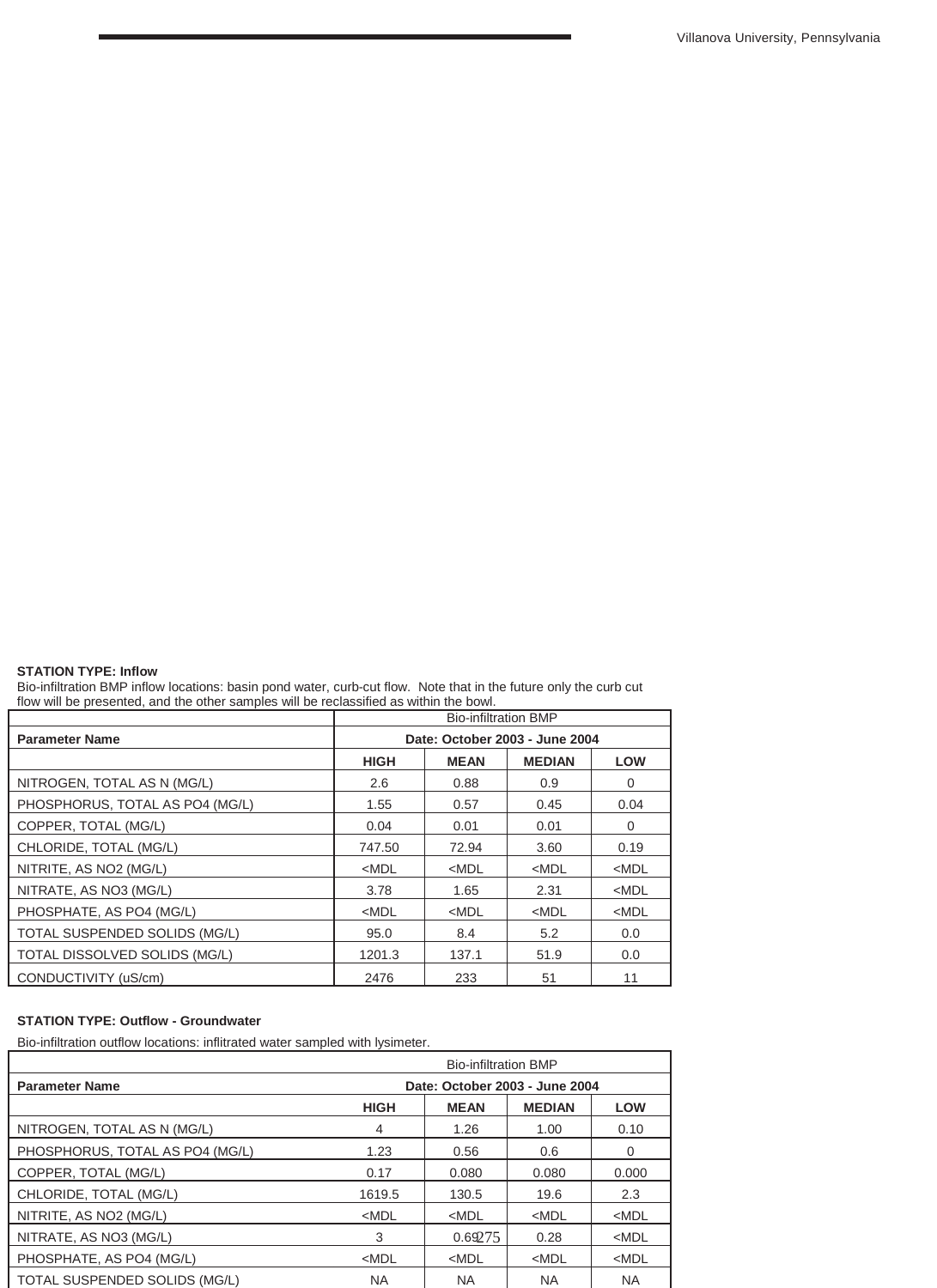#### STATION TYPE: Inflow

Porous Concrete BMP inflow locations: Port, Gutter

|                                 | Porous Concrete BMP            |             |               |            |
|---------------------------------|--------------------------------|-------------|---------------|------------|
| <b>Parameter Name</b>           | Date: October 2003 - June 2004 |             |               |            |
|                                 | <b>HIGH</b>                    | <b>MEAN</b> | <b>MEDIAN</b> | <b>LOW</b> |
| NITROGEN, TOTAL AS N (MG/L)     | < 2                            | $\lt 2$     | < 2           | < 2        |
| PHOSPHORUS, TOTAL AS PO4 (MG/L) | 0.47                           | 0.18        | 0.15          | < 0.06     |
| COPPER, TOTAL (MG/L)            | 2.09                           | 0.61        | 0.42          | < 0.02     |
| CHLORIDE, TOTAL (MG/L)          | 773.00                         | 71.76       | 9.70          | < 1.0      |
| NITRITE, AS NO2 (MG/L)          | < 1                            | 0.72        | 0.70          | < 0.33     |
| NITRATE, AS NO3 (MG/L)          | 9.40                           | 4.27        | 1.93          | < 1.0      |
| PHOSPHATE, AS PO4 (MG/L)        | $<$ MDL                        | $<$ MDL     | $<$ MDL       | $<$ MDL    |
| TOTAL SUSPENDED SOLIDS (MG/L)   | 0.0178                         | 0.0023      | 0.0015        | 0.0000     |
| TOTAL DISSOLVED SOLIDS (MG/L)   | 1.8325                         | 0.1482      | 0.0224        | 0.0000     |
| CONDUCTIVITY (uS/cm)            | 2880                           | 301         | 66            | 8          |

#### **STATION TYPE: Outflow**

Porous Concrete outflow locations: inflitrated water sampled with lysimeter.

|                                 | Porous Concrete BMP            |             |               |            |
|---------------------------------|--------------------------------|-------------|---------------|------------|
| <b>Parameter Name</b>           | Date: October 2003 - June 2004 |             |               |            |
|                                 | <b>HIGH</b>                    | <b>MEAN</b> | <b>MEDIAN</b> | <b>LOW</b> |
| NITROGEN, TOTAL AS N (MG/L)     | 3.60                           | 0.24        | < 2           | < 2        |
| PHOSPHORUS, TOTAL AS PO4 (MG/L) | 0.64                           | 0.24        | 0.25          | < 0.06     |
| COPPER, TOTAL (MG/L)            | 0.055                          | 0.024       | < 0.021       | < 0.021    |
| CHLORIDE, TOTAL (MG/L)          | 1190.1                         | 124.2       | 12.9          | 2.9        |
| NITRITE, AS NO2 (MG/L)          | 3.90                           | 1.41        | < 1           | 0.43       |
| NITRATE, AS NO3 (MG/L)          | 12.72                          | 2.95        | < 1           | < 1        |
| PHOSPHATE, AS PO4 (MG/L)        | $<$ MDL                        | $<$ MDL     | $<$ MDL       | $<$ MDL    |
| TOTAL SUSPENDED SOLIDS (MG/L)   | <b>NA</b>                      | <b>NA</b>   | <b>NA</b>     | <b>NA</b>  |
| TOTAL DISSOLVED SOLIDS (MG/L)   | <b>NA</b>                      | <b>NA</b>   | <b>NA</b>     | NA.        |
| CONDUCTIVITY (uS/cm)            | 3890                           | 627         | 387           | 162        |

Notes: All "less than" values are values that were below the Estimated Detection Limit of the Spectrophotometer. In order to calculate the Mean and Median Values the upper bound of the "less than" values were used. Minimum Detection Limits (MDL) for HPLC (ion-chromatography) analysis is currently reported at 0.5 mg/L (July 2004).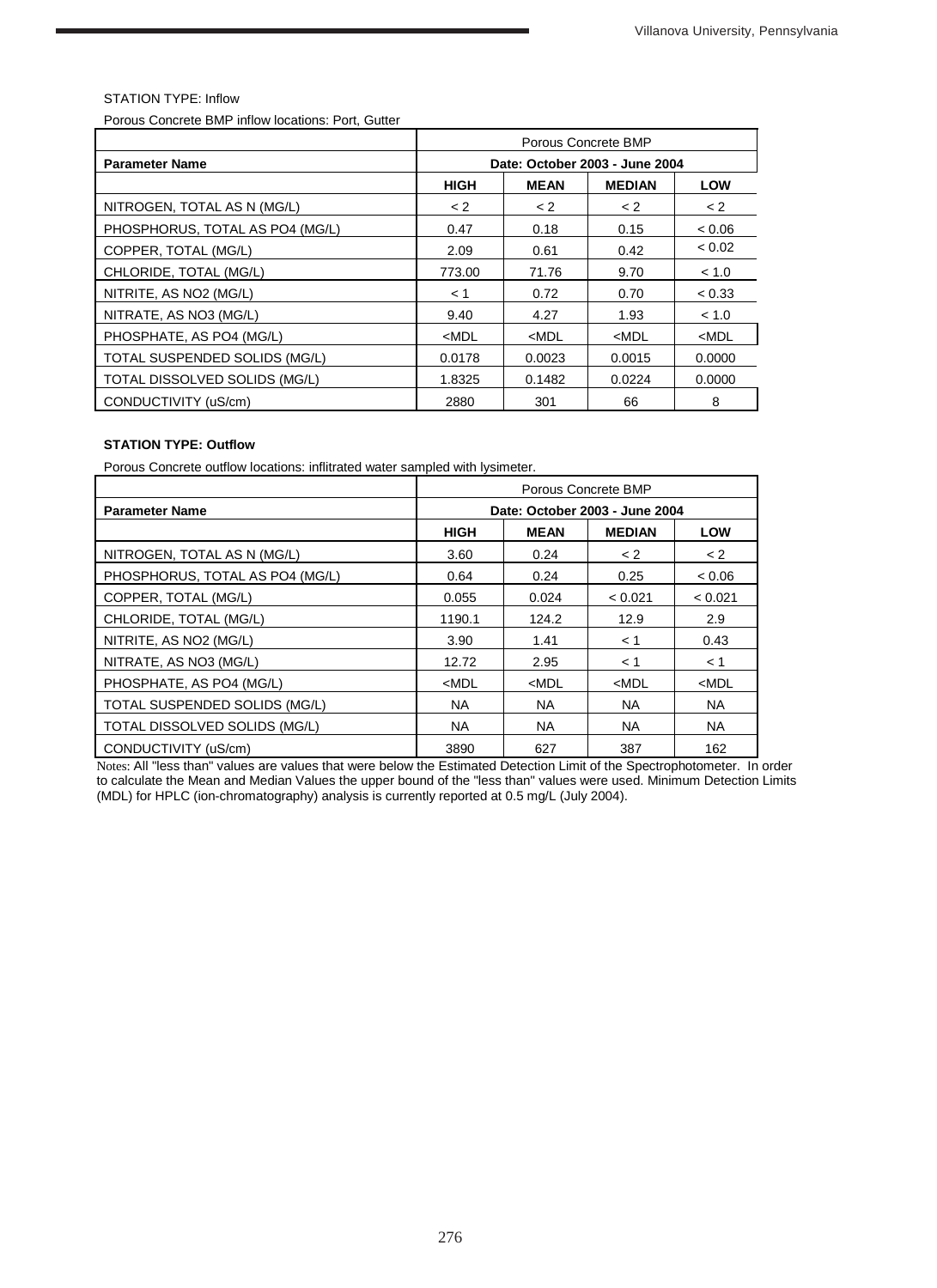The two charts below represent chloride concentration versus time for the Porous Concrete site. Note the Stations labeled A are outside the bed, and that B11, B12, and B13 are progressively deeper under the rock storage bed.



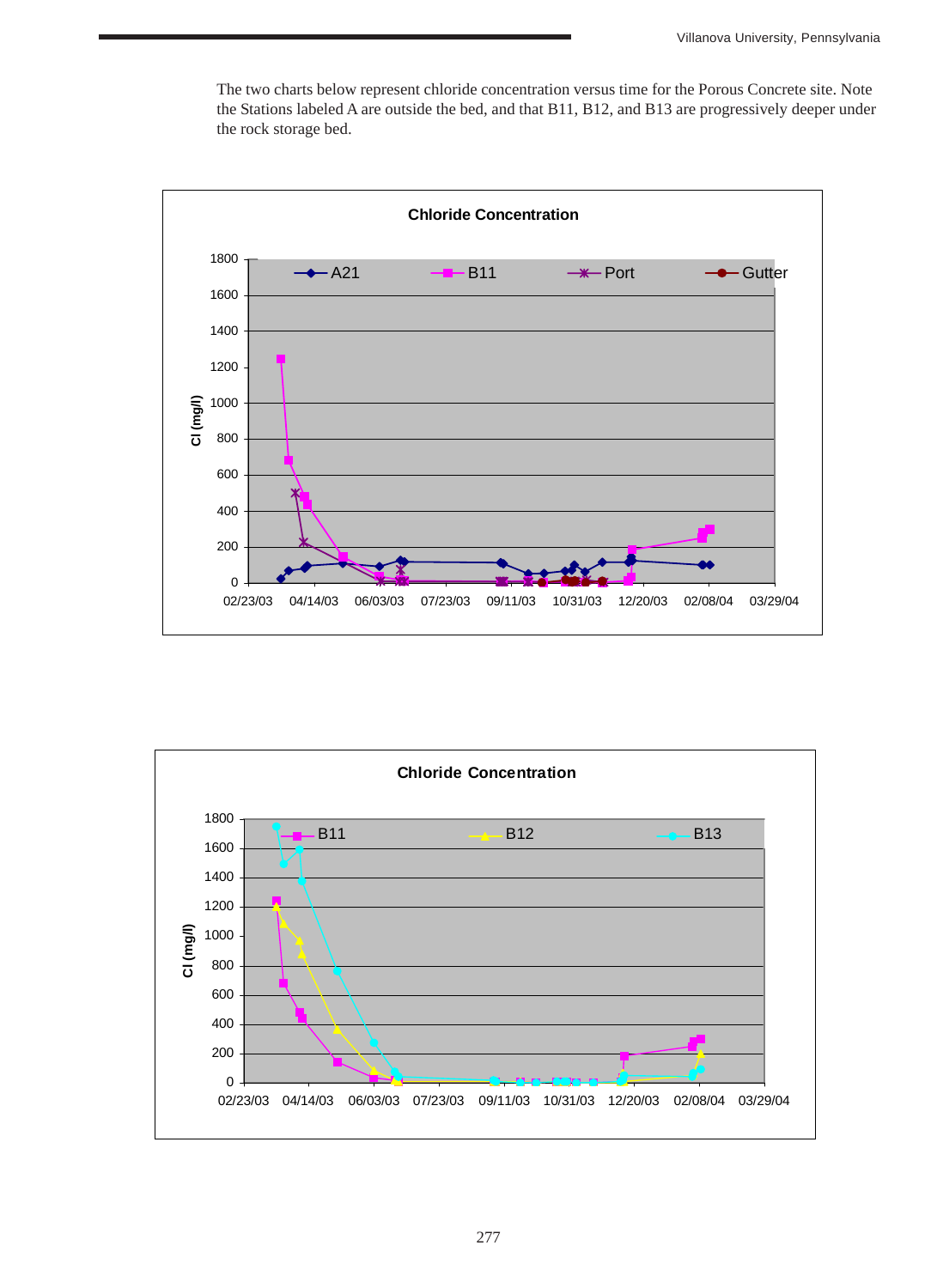## **INFORMATION, EDUCATION, AND PUBLICITY**

Technical Transfer is a prime mission of the VUSP and represents the most dramatic success to date. This task is approached through on-campus symposium's, speaking engagements, publications, tours of the BMP research and demonstration park, and the VUSP website. Every two years the VUSP coordinates the Commonwealth of Pennsylvania Stormwater Management Symposium. This is a twoday event with featured speakers, paper sessions and BMP tours. In October 2003, a record was set of close to 250 attendees, including representatives from all surrounding states and also Saipan and North Marianna Island. Prior to the symposium, a workshop for municipal officials was held. This was recorded and is available through the VUSP website for download or viewing. The 2005 symposium is projected to be broadcast in real time over the internet. Note the symposium is run entirely from attendance fees and no grant monies are used. Faculty and students are also frequent participants at many area seminars. These engagements include everything from national EWRI / AWRA conferences to regional and community organizations. On the off year of the October Symposium, a one-day seminar with invited speakers on stormwater topics is held. Attendance at these events is usually around 150.

Many visitors have toured the BMP Research and Demonstration Park. At least five organizations (AWRA, EWRI, IECA, etc.) have held national conferences in Philadelphia and have included tours of the BMP park over the last three years. Local watershed groups have also visited the park, as well as many Villanova University classes. Each BMP has an educational sign to help passersby (as well as a website devoted to the BMP).

The VUSP website is a significant tool for outreach. Within the website there are links to every BMP that has been built at the park (and some offsite) with a description, design information, streaming videos, and lessons learned. These sites are updated continuously as results from our studies continue. The website also includes a site for presentations and an interactive database with links to information on all aspects of stormwater BMPs. This structure has been a major emphasis of the first two years of the VUSP and directly supports all project areas listed previously.

## **TOTAL PROJECT BUDGET**

Year 1: 1 Oct 2003 – 1 Oct 2004 VUSP – PaDep Growing Greener \$170,000 + VU Match \$128, 197 NMP – PaDep (319 Funds)  $$53,933 + VU$  Match \$ 28,497 NMP – PaDep (319 Funds)  $$ 11,733$  (+ benefits match) This was added to sustain efforts to match Fed Budget year Note: several of these grants had differing starting dates, this is an estimate.

Year 2: 1 Oct 2004 – 1 Oct 2005 EPA Region III – 104b.3. funds \$160,000 + VU Match \$102,748 NMP – PaDep (319 Funds) \$ 56,630 + VU Match \$29,922 Coastal Zone Program (starts 1 Dec 2004) \$50,000 + VU Match \$59,753

Year  $3$  – funding sources not yet secured.

## **IMPACT OF OTHER FEDERAL AND STATE PROGRAMS**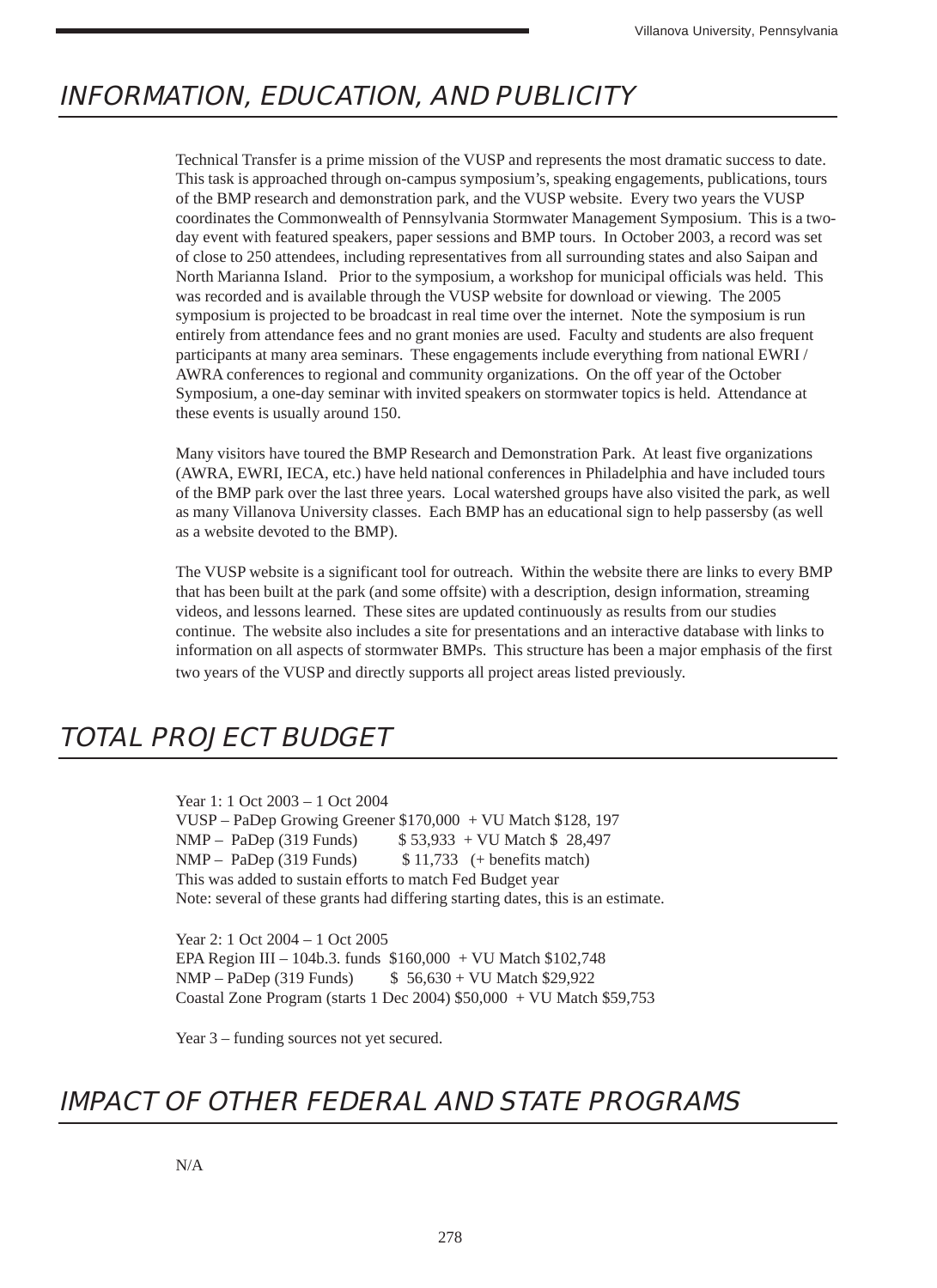# **OTHER PERTINENT INFORMATION**

Mission Statement:

The mission of the Villanova Urban Stormwater Partnership is to advance the evolving comprehensive stormwater management field and to foster the development of public and private Partnerships through research on innovative SWM Best Management Practices, Directed Studies, Technology Transfer and Education.

 \* Research and directed studies will emphasize comprehensive watershed stormwater management planning, implementation, and evaluation.

- \* Technology transfer will provide tools, guidance and education for the professional.
- \* Partnership Goal is to promote cooperation amongst the private, public and academic sectors.

http://www.villanova.edu/VUSP

# **PROJECT CONTACTS**

### **Administration**

Fran Koch Chief Non Point Source Implementation Unit Bureau of Watershed Management Pennsylvania Department of Environmental Protection P.O. Box 8555 Harrisburg, PA 17105-8555 (717) 783-2289 fkoch@state.pa.us

### **Project Director**

Robert G. Traver, Ph.d. PE Director, Villanova Urban Stormwater Partnership Associate Professor, Villanova University Department of Civil and Environmental Engineering 800 Lancaster Avenue Villanova, PA 19085 (610) 519-7899 robert.traver@villanova.edu